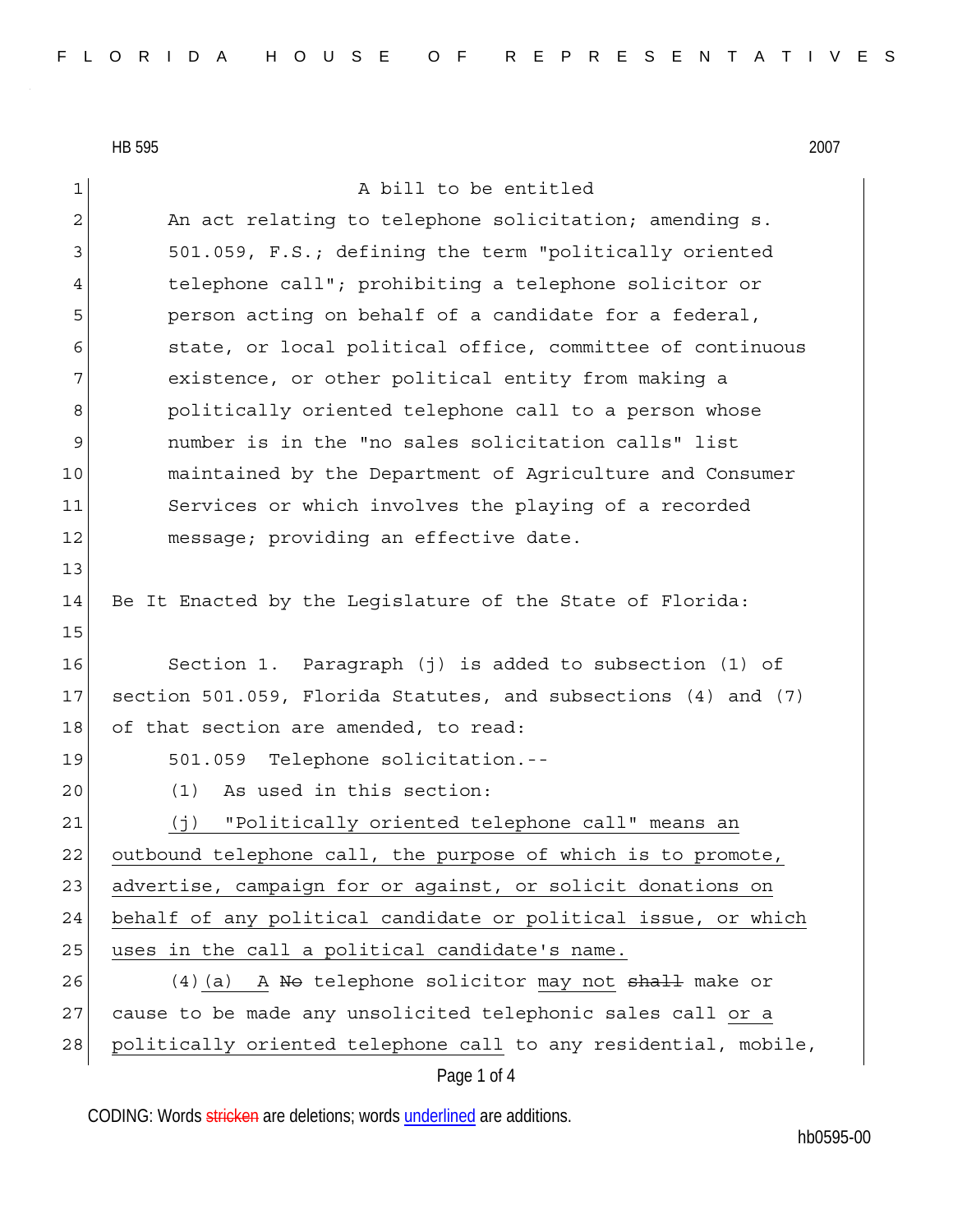29 or telephonic paging device telephone number if the number for 30 that telephone appears in the then-current quarterly listing 31 published by the department.

32 (b) Any telephone solicitor or person who offers for sale 33 any consumer information that which includes residential, 34 mobile, or telephonic paging device telephone numbers, except 35 directory assistance and telephone directories sold by telephone 36 companies and organizations exempt under  $s. 501(c)$  (3) or (6) of 37 the Internal Revenue Code, shall screen and exclude those 38 | numbers that which appear on the division's then-current "no 39 sales solicitation calls" list.

40 (c) This subsection does not apply to any person licensed 41 under pursuant to chapter 475 who calls an actual or prospective 42 seller or lessor of real property when the such call is made in 43 response to a yard sign or other form of advertisement placed by 44 the seller or lessor.

45 (7)(a) A No person may not shall make or knowingly allow a 46 telephonic sales call to be made if the such call involves an 47 automated system for the selection or dialing of telephone 48 numbers or the playing of a recorded message when a connection 49 is completed to a number called.

50 (b) A person acting on behalf of a candidate for a 51 federal, state, or local political office, committee of 52 continuous existence, or other political entity may not make or 53 knowingly allow a politically oriented telephone call to be made 54 to any number on the department's "no sales solicitation calls" 55 list if the call involves the playing of a recorded message when 56 a connection is completed to the number called or if the call is

## Page 2 of 4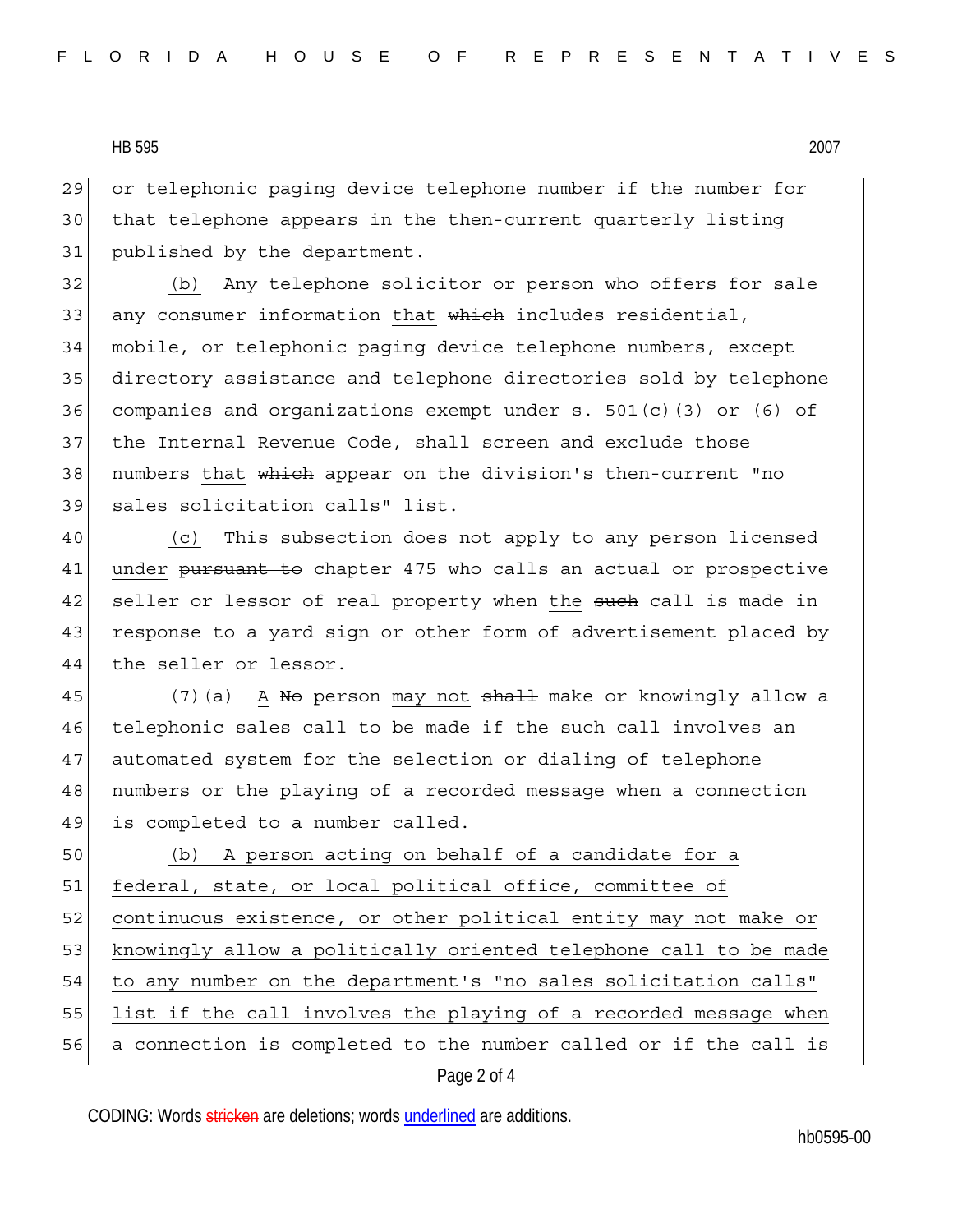57 a telephone call commonly referred to as a "robo call."

58  $(c)$   $(b)$  This subsection does not prohibit Nothing herein 59 prohibits the use of an automated telephone dialing system with 60 live messages if the calls are made or messages given solely in 61 response to calls initiated by the persons to whom the automatic 62 calls or live messages are directed or if the telephone numbers 63 selected for automatic dialing have been screened to exclude any 64 telephone subscriber who is included on the department's then-65 current "no sales solicitation calls" listing or any unlisted 66 telephone number, or if the calls made concern goods or services 67 that have been previously ordered or purchased.

68 (d)  $\left\{ \left( e \right)$  A It shall be unlawful for any person who makes a 69 telephonic sales call or causes a telephonic sales call to be  $70$  made may not  $\pm$ o fail to transmit or cause not to be transmitted 71 | the telephone number and, when made available by the telephone 72 solicitor's carrier, the name of the telephone solicitor to any 73 caller identification service in use by a recipient of a 74 telephonic sales call. However, it is shall not be a violation 75 to substitute, for the name and telephone number used in or 76 billed for making the call, the name of the seller on behalf of 77 which a telephonic sales call is placed and the seller's 78 customer service telephone number, which is answered during 79 regular business hours. For purposes of this section, the term 80 | "caller identification service" means a service that allows a 81 telephone subscriber to have the telephone number and, where 82 available, the name of the calling party transmitted 83 contemporaneously with the telephone call and displayed on a 84 device in or connected to the subscriber's telephone.

## Page 3 of 4